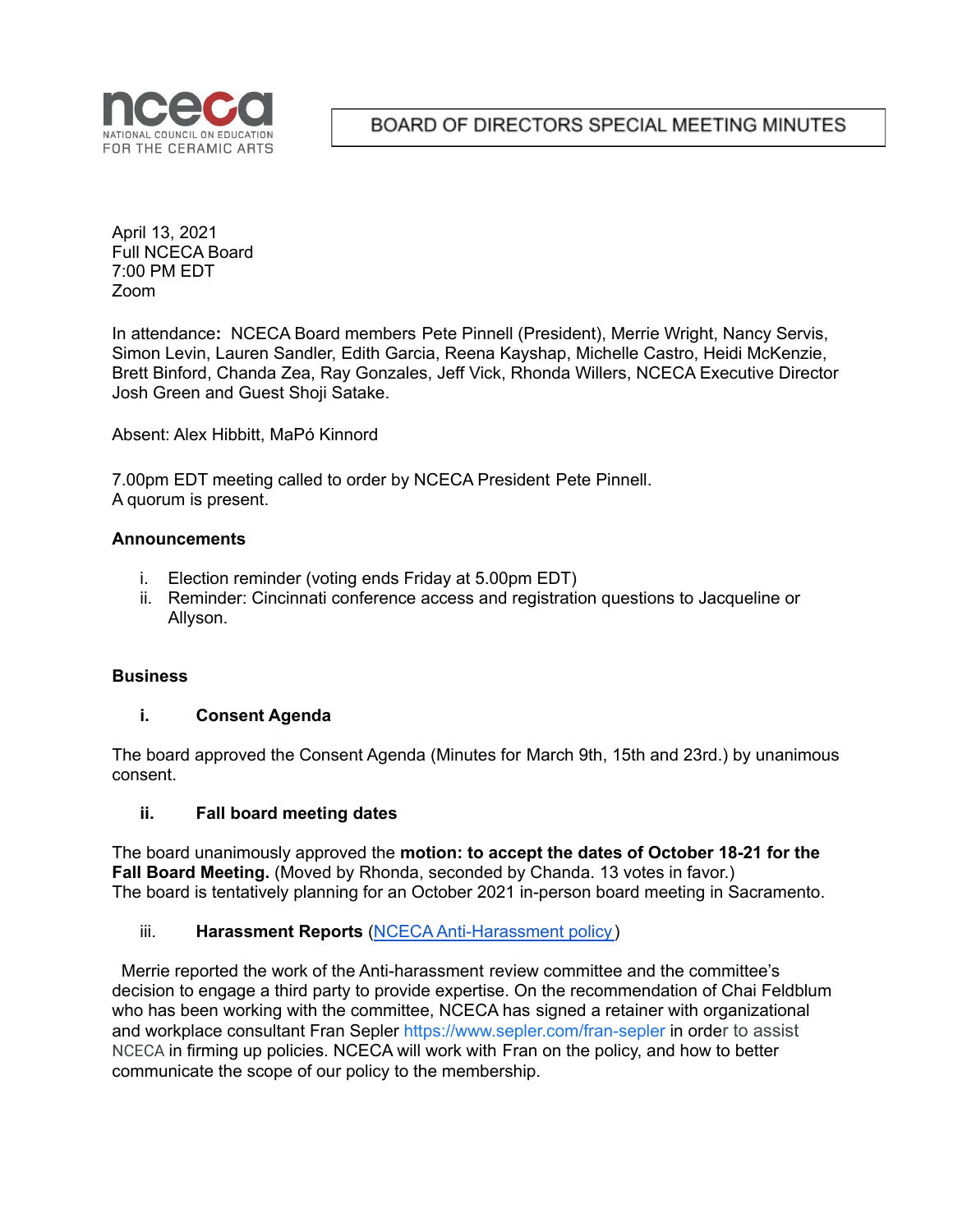Heidi asked if we have an equity policy in place. This will become part of the conversation with Fran. The committee will explore arranging related training for the Spring 2021 board meeting.

## **iv. Ad Hoc Committee to Review Board Nominations Process**

- a. The board approved (by unanimous consent) the **motion: to accept the members of this committee with a potential one additional member to be added**. (Moved by Ray, seconded by Michelle.)
- 1. Alex Hibbitt
- 2. Lauren Sandler
- 3. Eliza Weber (member at large)
- 4. Shoji could serve as chair or co-chair
- 5. MaPó
- 6. Rhonda can serve as needed.

The Board discussed the makeup and charge of the ad hoc committee.

### b. **Charges for the committee**

After discussion and amendment, the Board approved (by unanimous consent) the **motion**: **That the charge of the committee be: To evaluate current processes of board cultivation and make recommendations for reform of guidelines, systems, and procedures that advance strategic goals.**

- **• Look for fresh or unconventional processes being developed by other organizations.**
- **• Consider changes that the board can make without altering the bylaws, as well as changes that might require amending the bylaws.**
- **• Look for impediments to board service in our current structures and expectation.**
- **• Report to the full board at our Spring Meeting in June, bringing ideas and recommendations for the board to consider.** (Moved by Heidi, seconded by Reena.)

### **v. Programming for 2022, process and timeline** (Chanda)

a. The Board unanimously approved the standing motion from March 23 meeting: **Motion to allow the Program Director to bring program proposal recommendations to the full board for approval after the spring board meeting**. (moved by Rhonda, seconded by Simon, 13 votes in favor)

(This will require a motion to amend the bylaws language by striking the requirement for the programs director to present the programming at the spring board meeting. This will allow for more adaptation as we look forward to new modalities of conference.)

**Action item**: Bylaws modification motion needs to go onto the May meeting agenda.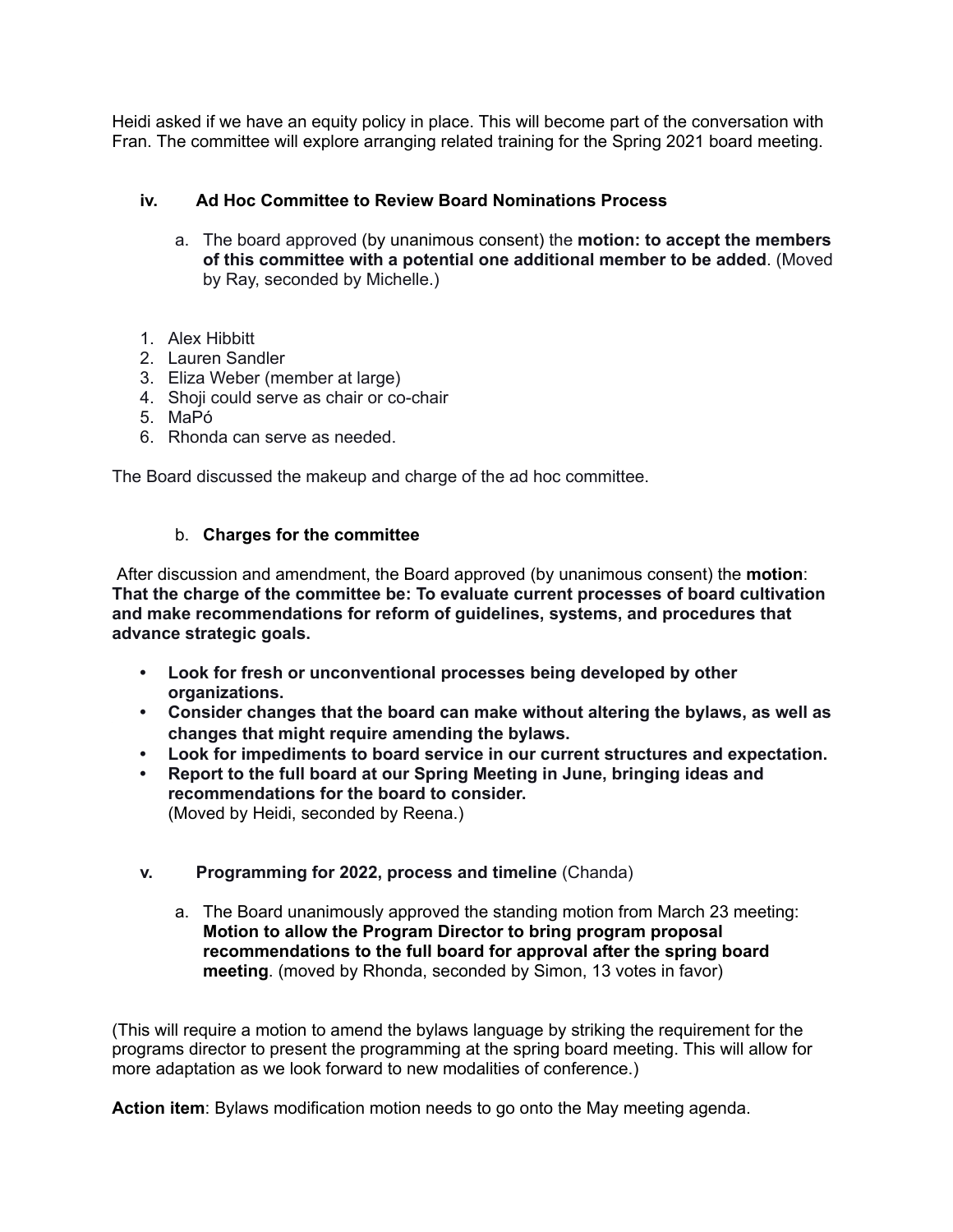# **b. Process**

Chanda shared an overview of the programming process for The Sacramento conference and the timeline for 2021, as well as changes to the content formats and descriptions. The board discussed the review process, which includes a preliminary review process by the full Board and Staff, moving to the Programming committee and returning to the Board for approval. Discussed included the potential makeup of the programming committee and the benefit of including members at large from the conference regions. This will be addressed at the May Board meeting. She also reported on updates to the call for entries, and the shift of the deadline to a Wednesday to allow staff to address last minute questions and issues from applicants. Chanda shared the new call for programming, it will be open for around 8 weeks, with the presenter agreements scheduled to go out in July. The board discussed the evaluation process for programming, the use of a rubric and the transparency that a rubric can afford. Chanda and Rhonda will work on updating the rubric for this year.

- c. The board unanimously approved the **Motion: To accept the programming review schedule as written**. (Moved by Chanda, seconded by Simon, 12 votes in favor.)
- d. The board unanimously approved the **Motion: To accept the draft call for proposals for 2022 programming**. (Moved by Rhonda, seconded by Reena. 12 votes in favor.)

# vi. **Visualizing the 2022 conference** (Nancy)

Nancy reported that the Sacramento committee has been moving forward with many visionary ideas and requests action, feedback and context from the Board. The Sacramento committee has been at a disadvantage due to covid, and there is still a large amount of uncertainty around the Sacramento conference, which makes planning hard. Nancy encouraged board members to join the committee's meetings and give feedback on the process and ideas generated by the committee, (much of which can be found on Basecamp). Shoji offered to work with the committee, as a former conference liaison.

**Action item**: Pete will call a meeting of the Presidential Cycle to begin to build a draft schedule of deadlines for Sacramento conference planning.

### **New Business**

**i. Collaborations & Engagement Caucus** (Heidi)

The Board unanimously approved the **motion: to empower the Collaborations and Engagement director, in consultation with the board, to schedule a Collaborations & Engagement Caucus.** (Moved by Heidi, seconded by Rhonda, 11 votes in favor.)

Heidi introduced the idea of a Collaborations and Engagements Caucus. This is envisaged as an idea generating group based on NCECA's *50 Friends* model, and could meet 2-3 times per year, over a number of years. The Collaborations and Engagement committee would vet and follow up on ideas brought forward in the Caucus meetings. The Caucus will inform the charge